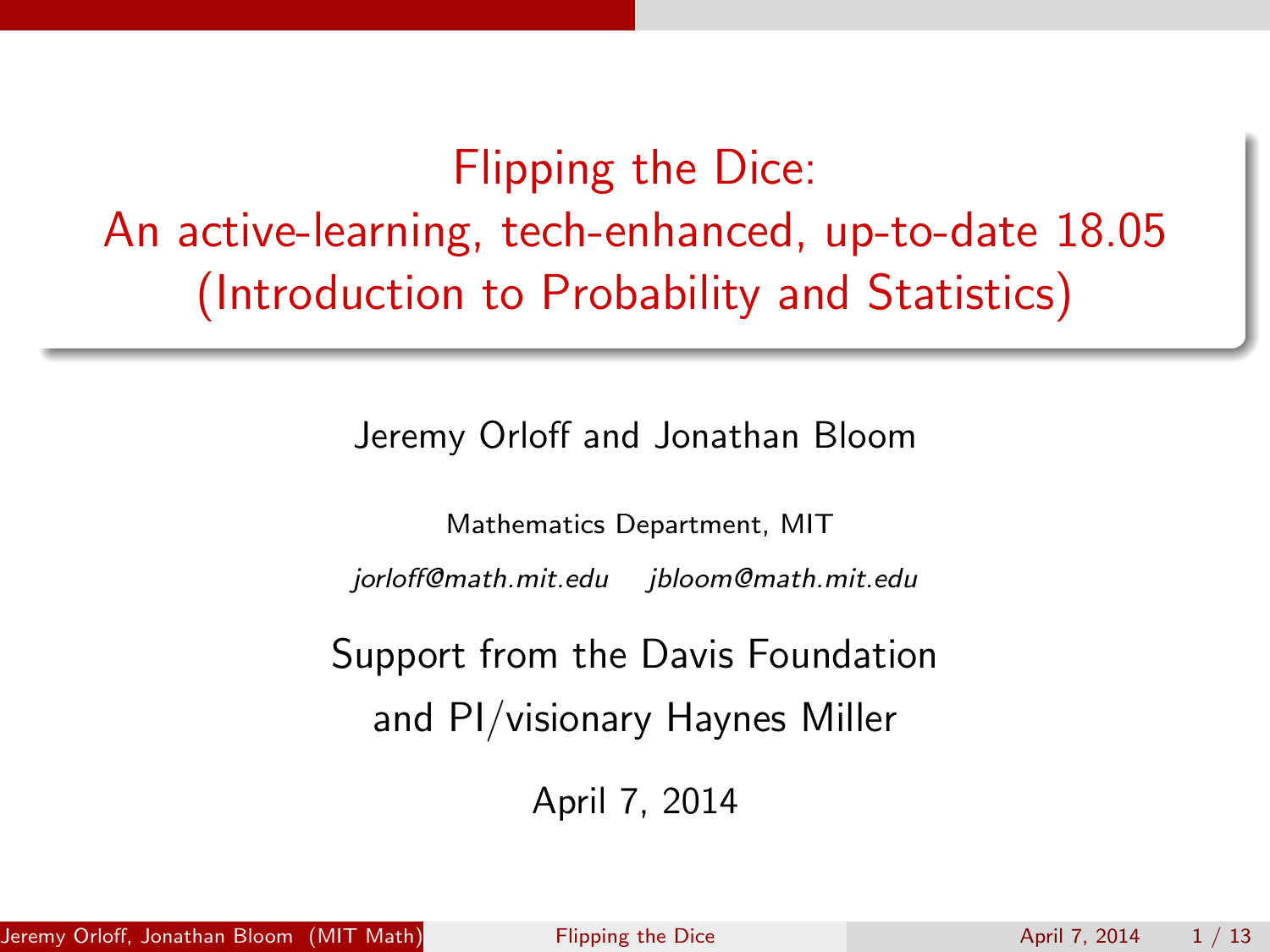

# 1 [What we inherited](#page-2-0)

# <sup>2</sup> [What we've created](#page-4-0)

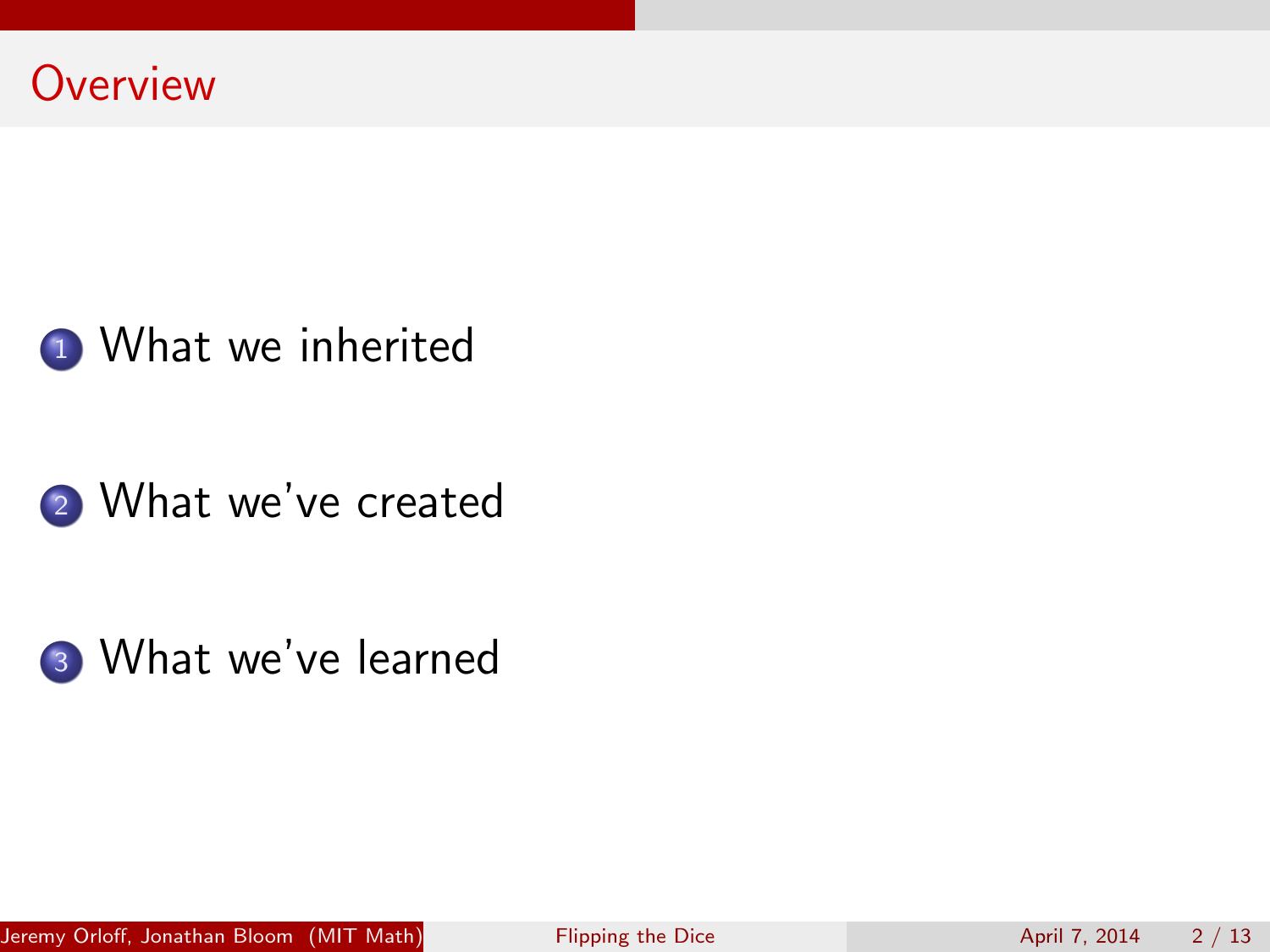## What we inherited

- 18.05: Introduction to probability and statistics.
	- Traditional lecture class for non-math majors
	- Dwindling enrollment
- <span id="page-2-0"></span>An interest in new approaches.
	- Active learning (Haynes Miller)
	- Online learning (everyone)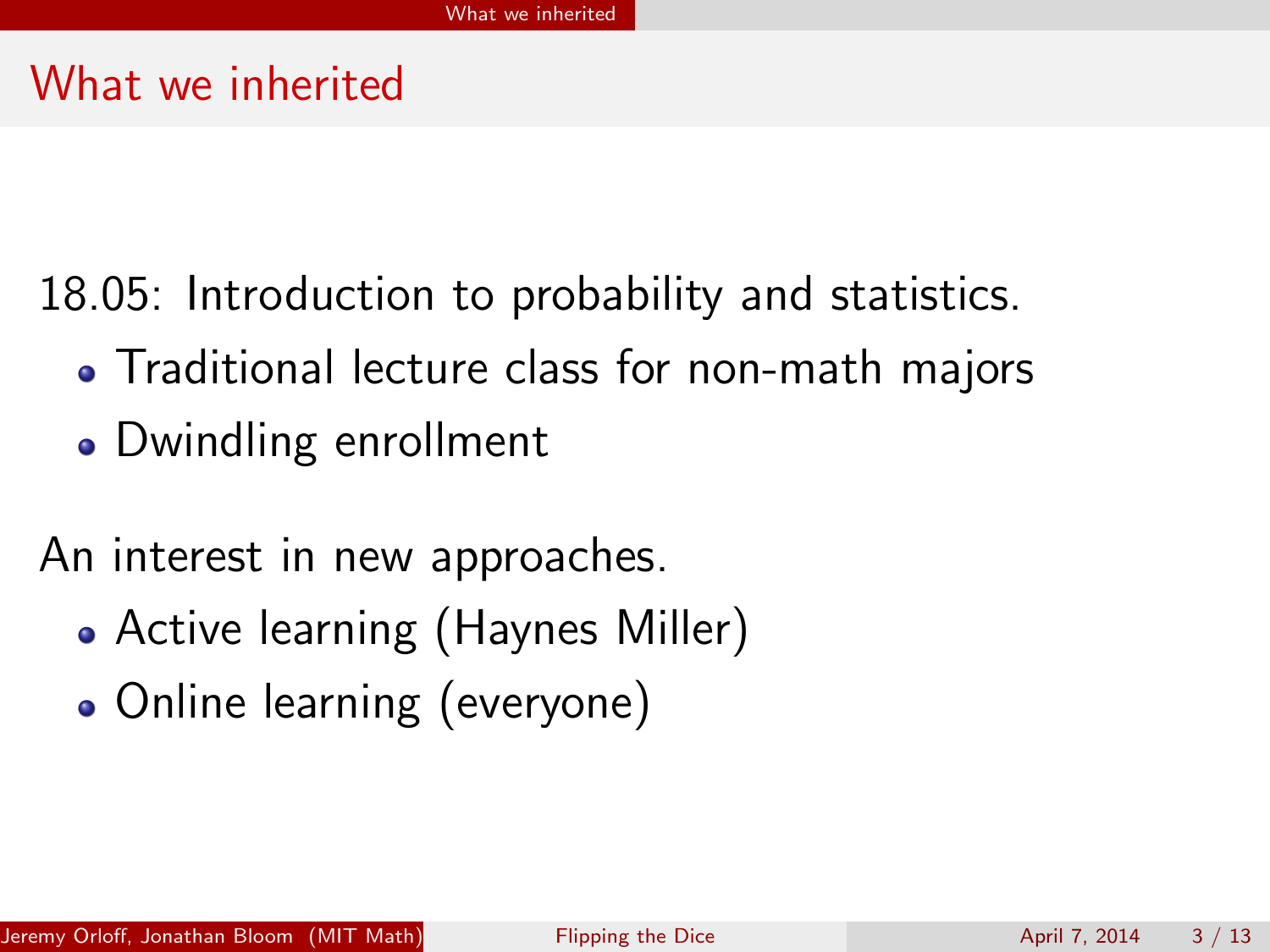### **Transition**

- New curriculum (not the focus of this talk)
- New pedagogy
- New classroom
- New technology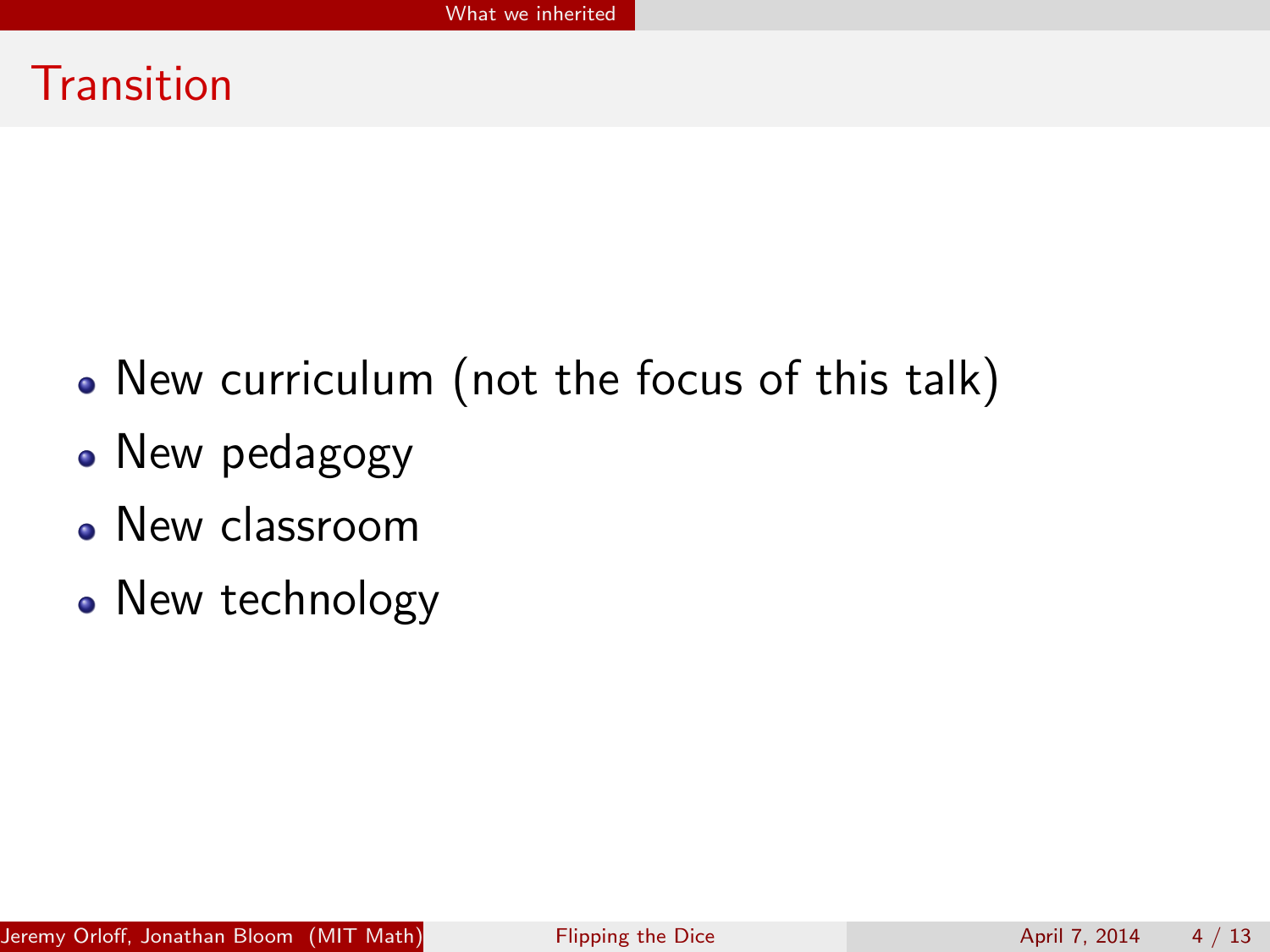# Active learning, flipped classroom

- Meet 3 x 80min in TEAL room
- 60 students, 2 teachers, 3 assistants
- Reading / reading questions on MIT $x$
- Minimal lecturing
- Group problem solving at boards
- Whole class and table discussions
- Clicker questions
- Computer-based studio using R
- <span id="page-4-0"></span>• Traditional psets and pset checker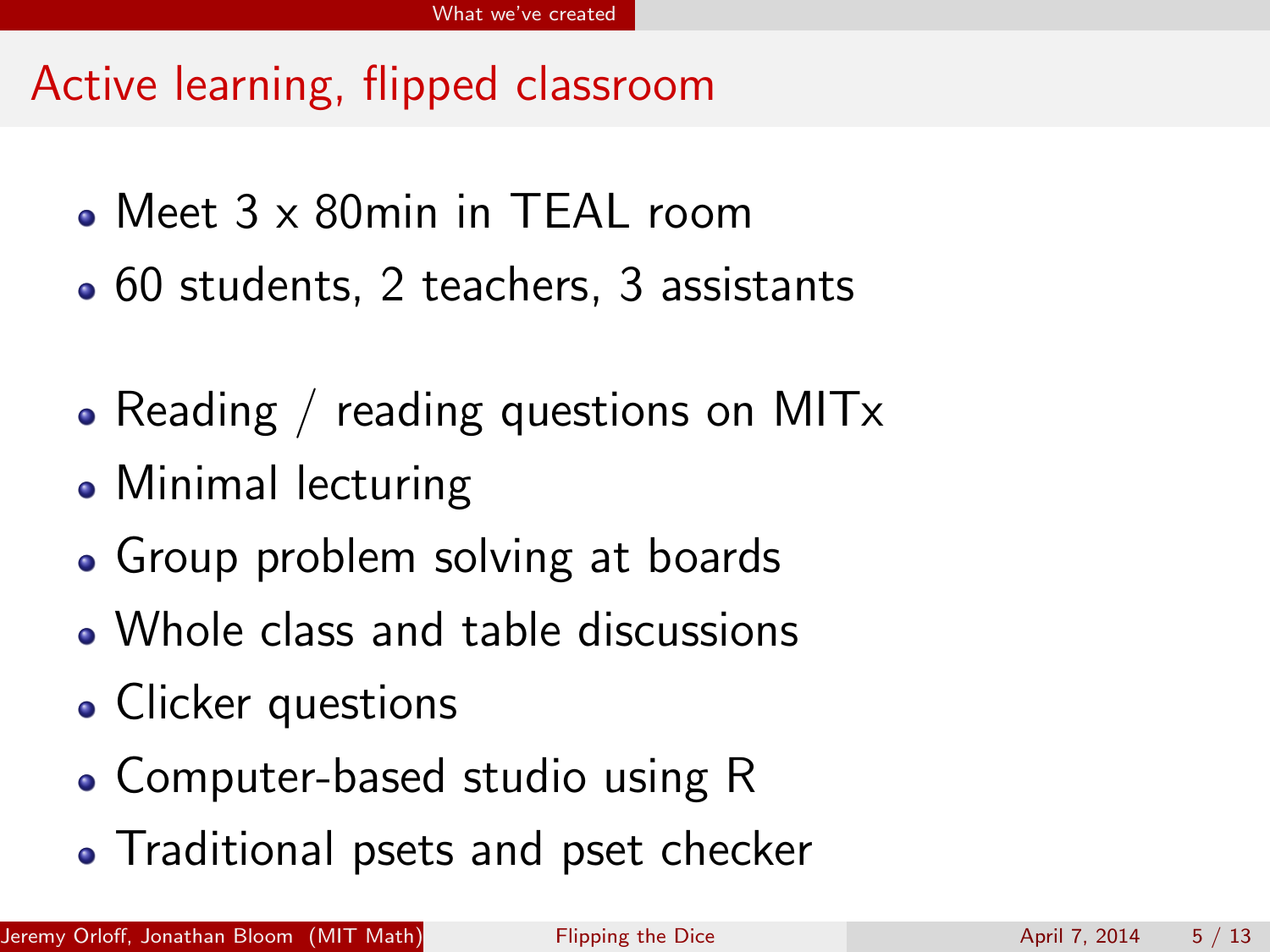## Bayesian dice

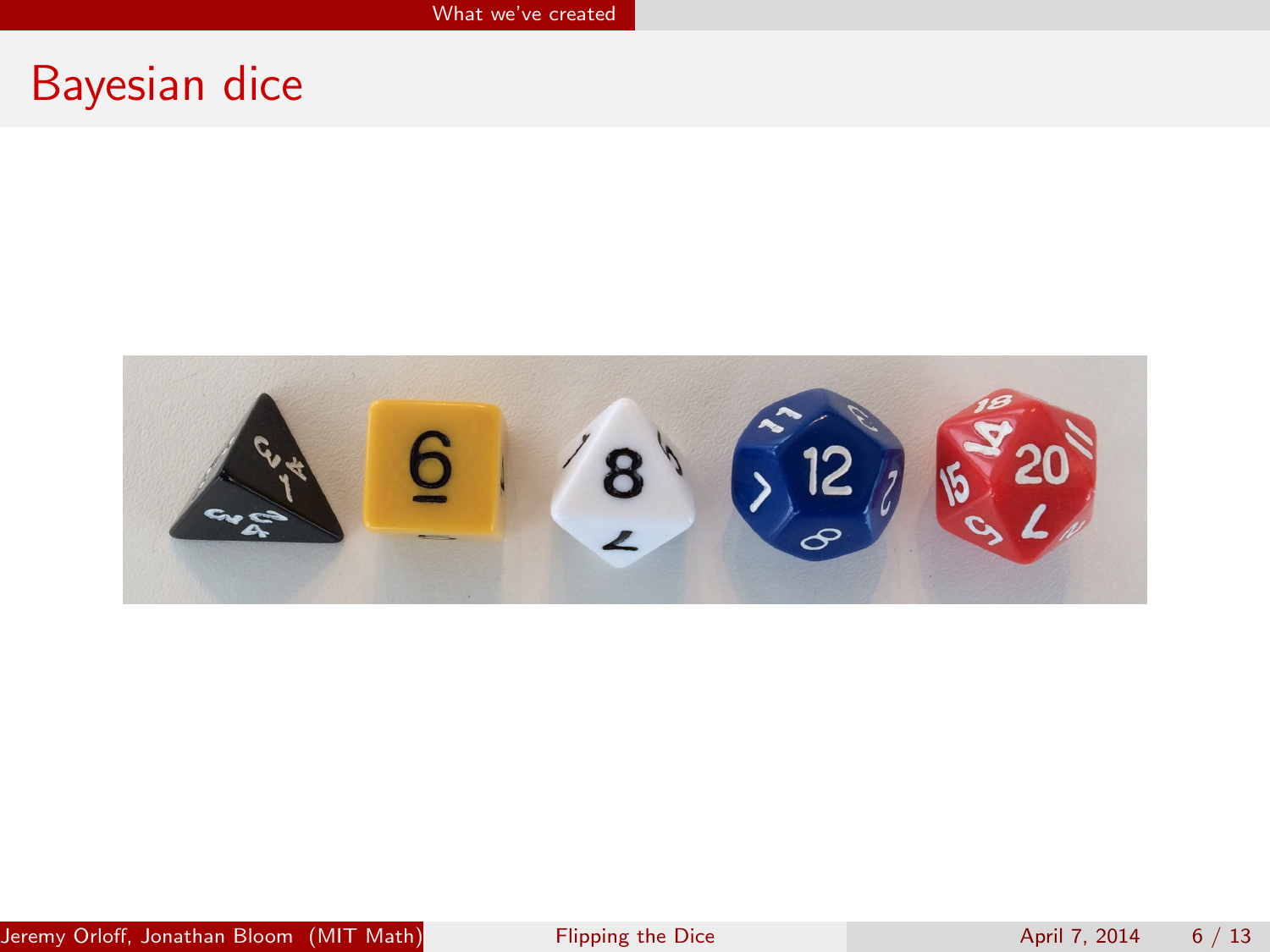# Active learning versus traditional lecture

- Standing up is beneficial
- Physical space is critical
- Peer and teacher instruction
- Student self-assessment
- <span id="page-6-0"></span>Teacher formative assessment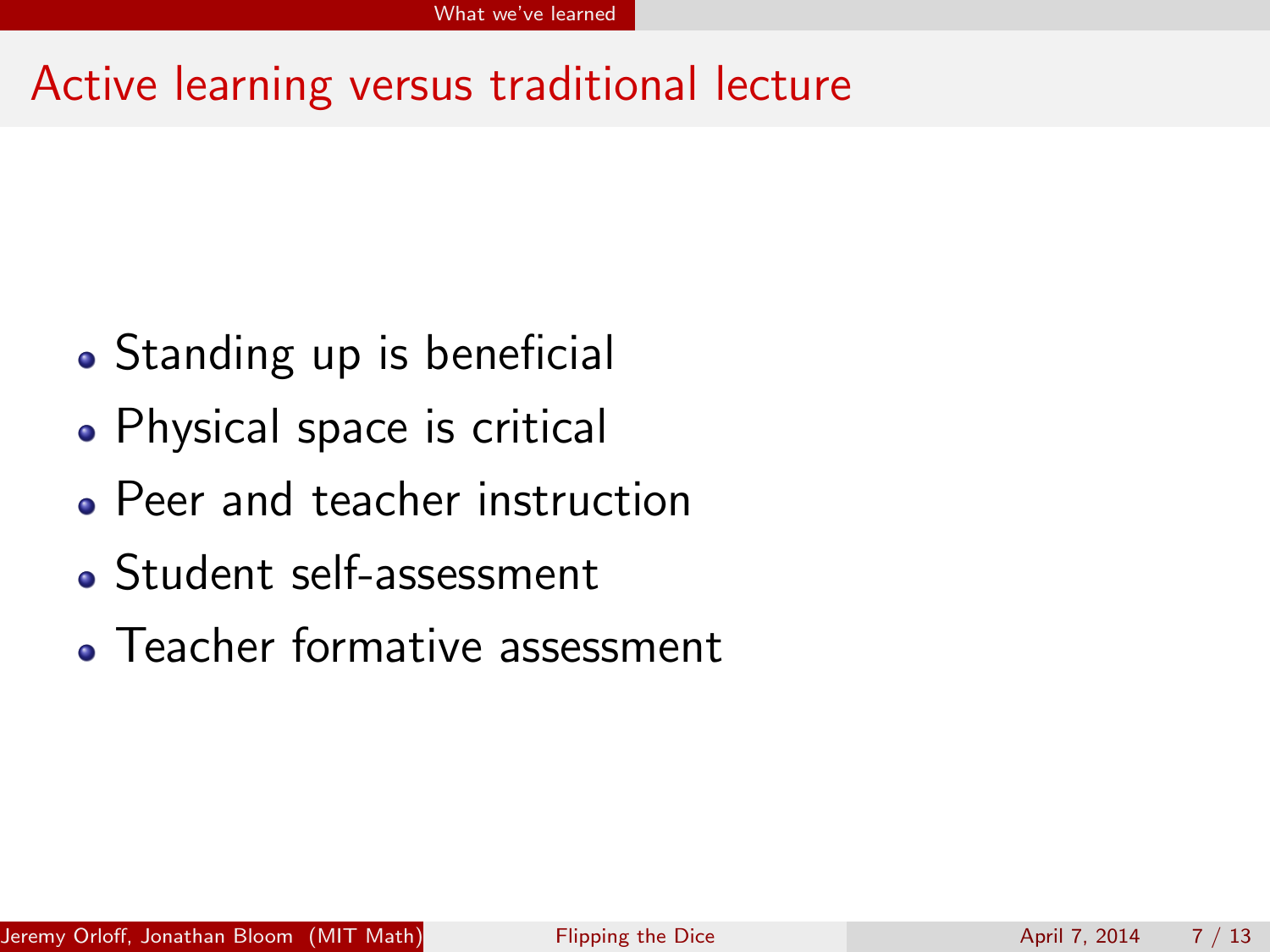Technology and flipped classroom

- Reading questions
- Clickers and attendance
- Pset checker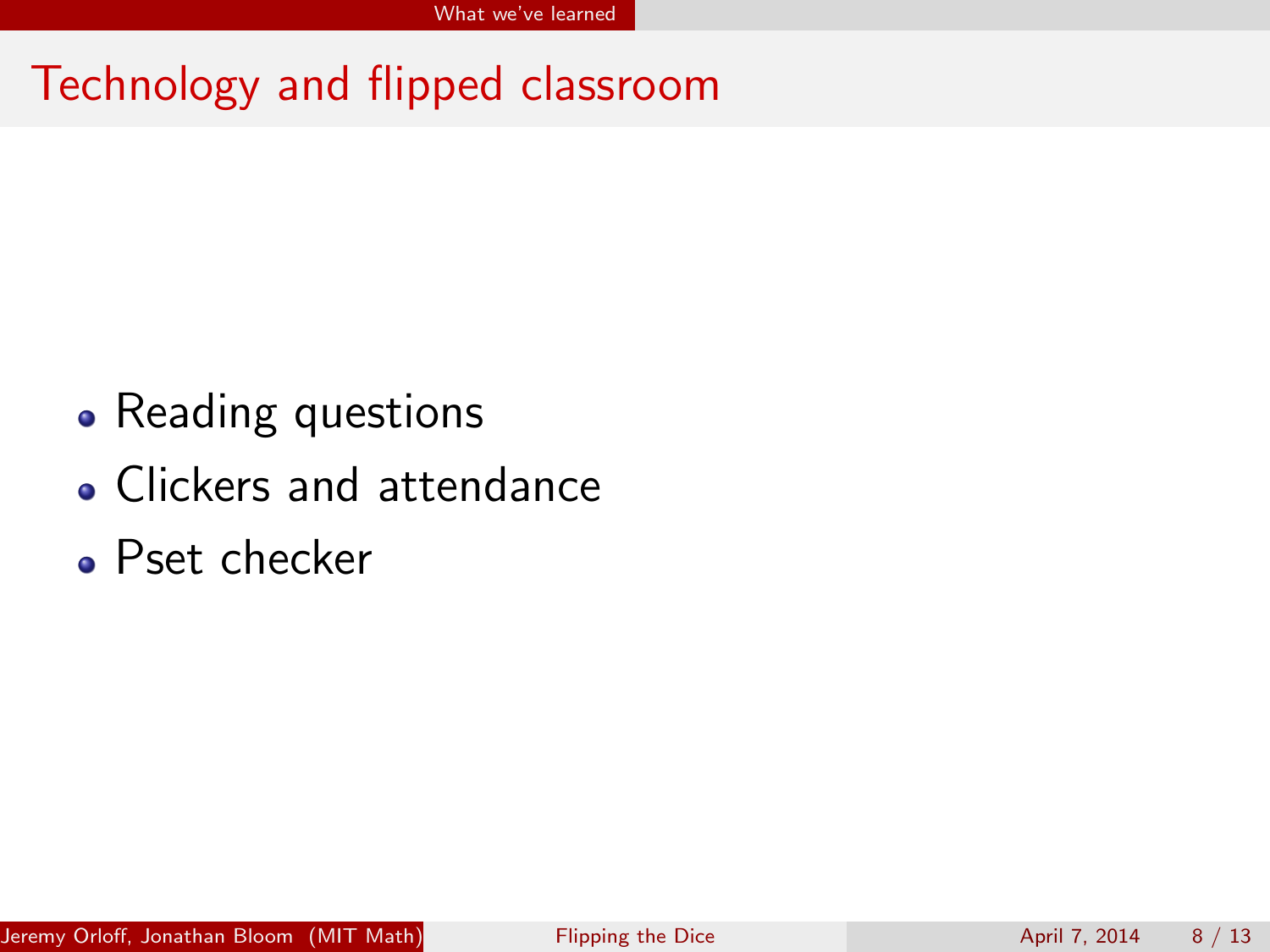

How much work was all this?

A tremendous amount because we changed so many things at once.

How much are you able to cover?

More material with greater understanding.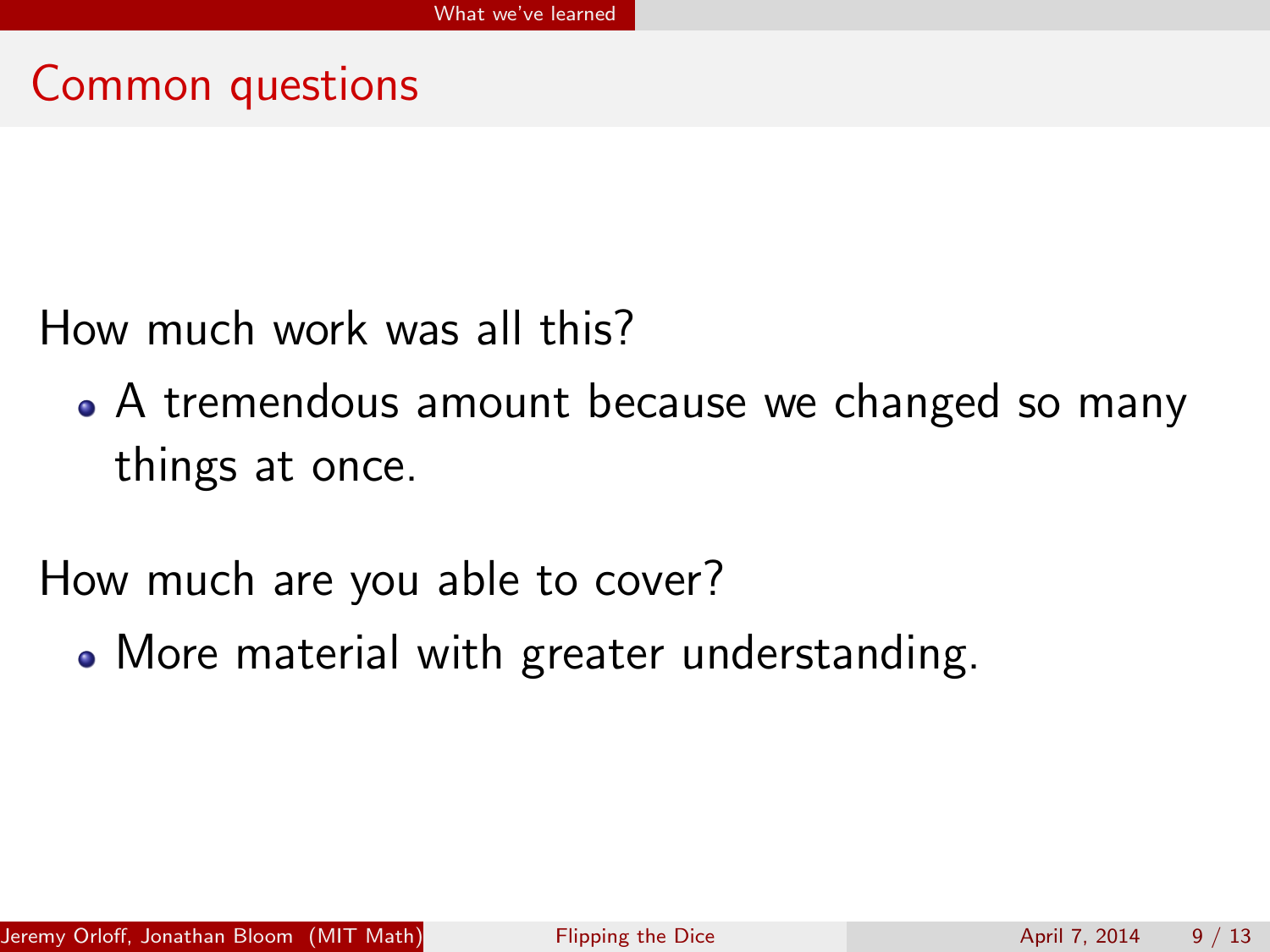#### Other observations

- Active learning is more fun
- Co-teaching is more fun
- Students like getting to know their teachers
- Students like targeted reading more than lecture video
- Students love the pset checker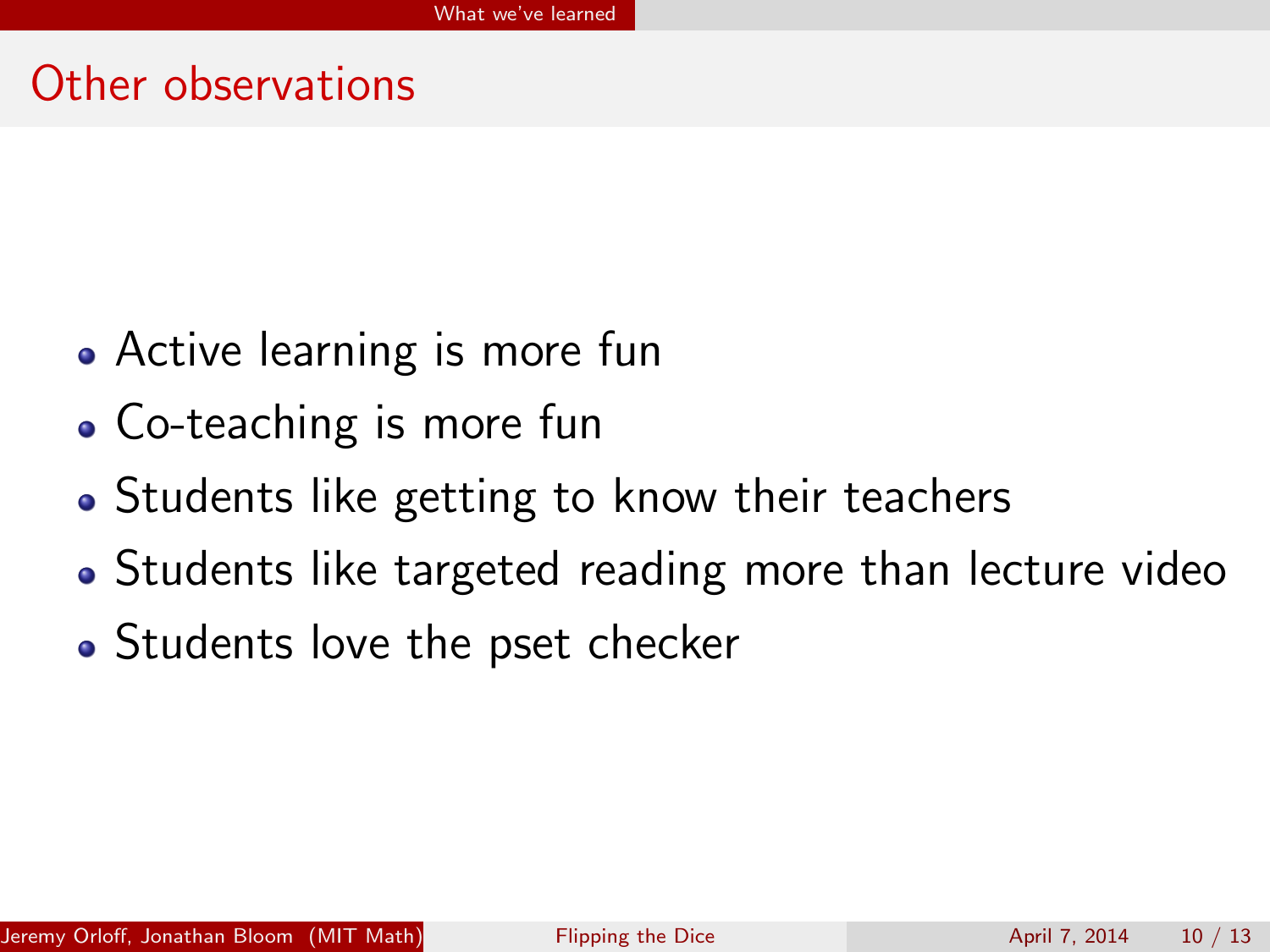# Looking forward

- Ongoing study by Glenda Stump of the MIT Teaching and Learning Laboratory
- OpenCourseWare and OCW Educator this summer
- Transition to standard staffing and the next teacher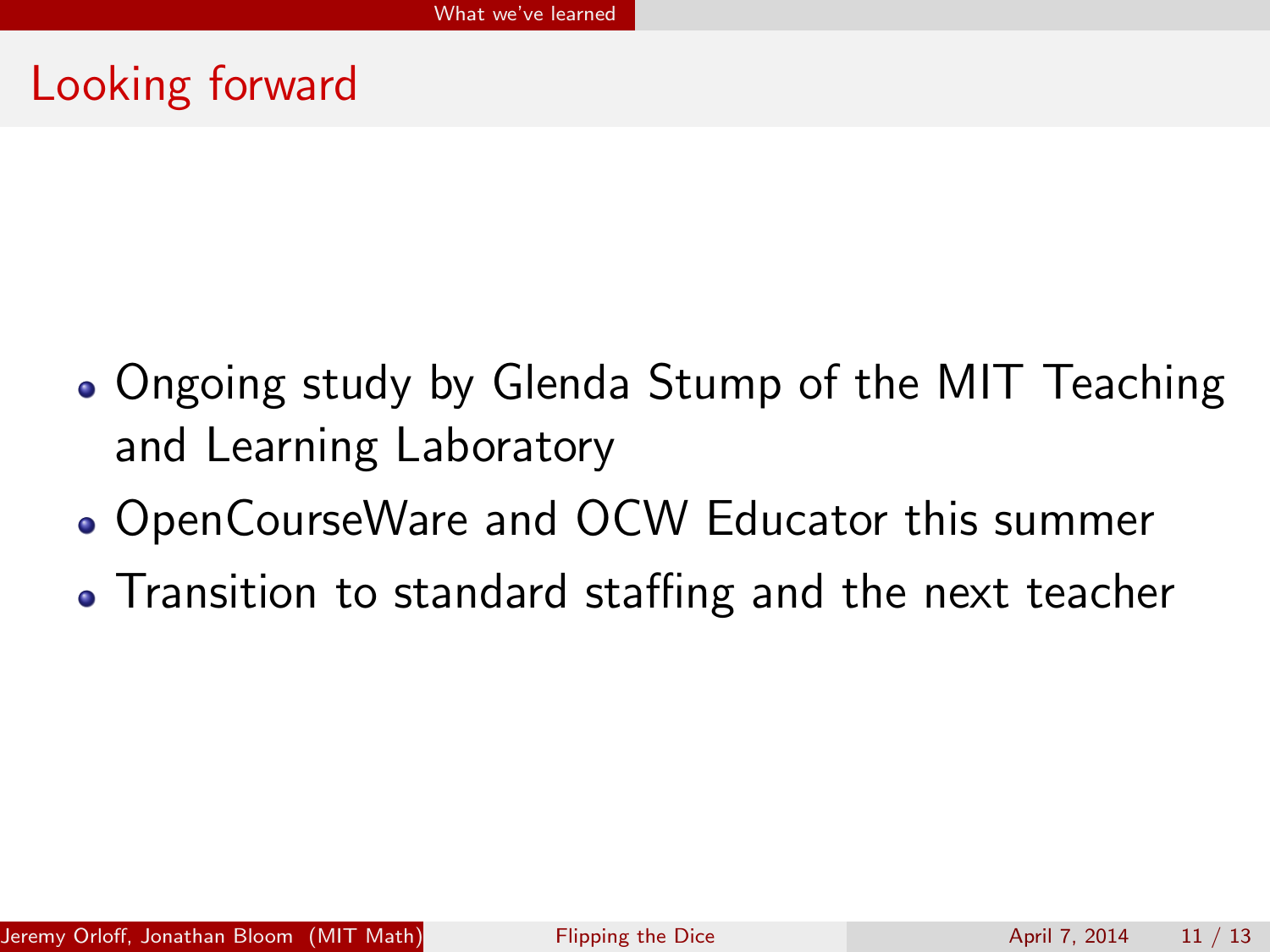#### Thank you

# Come visit! TRF 1pm, Stata 32-082